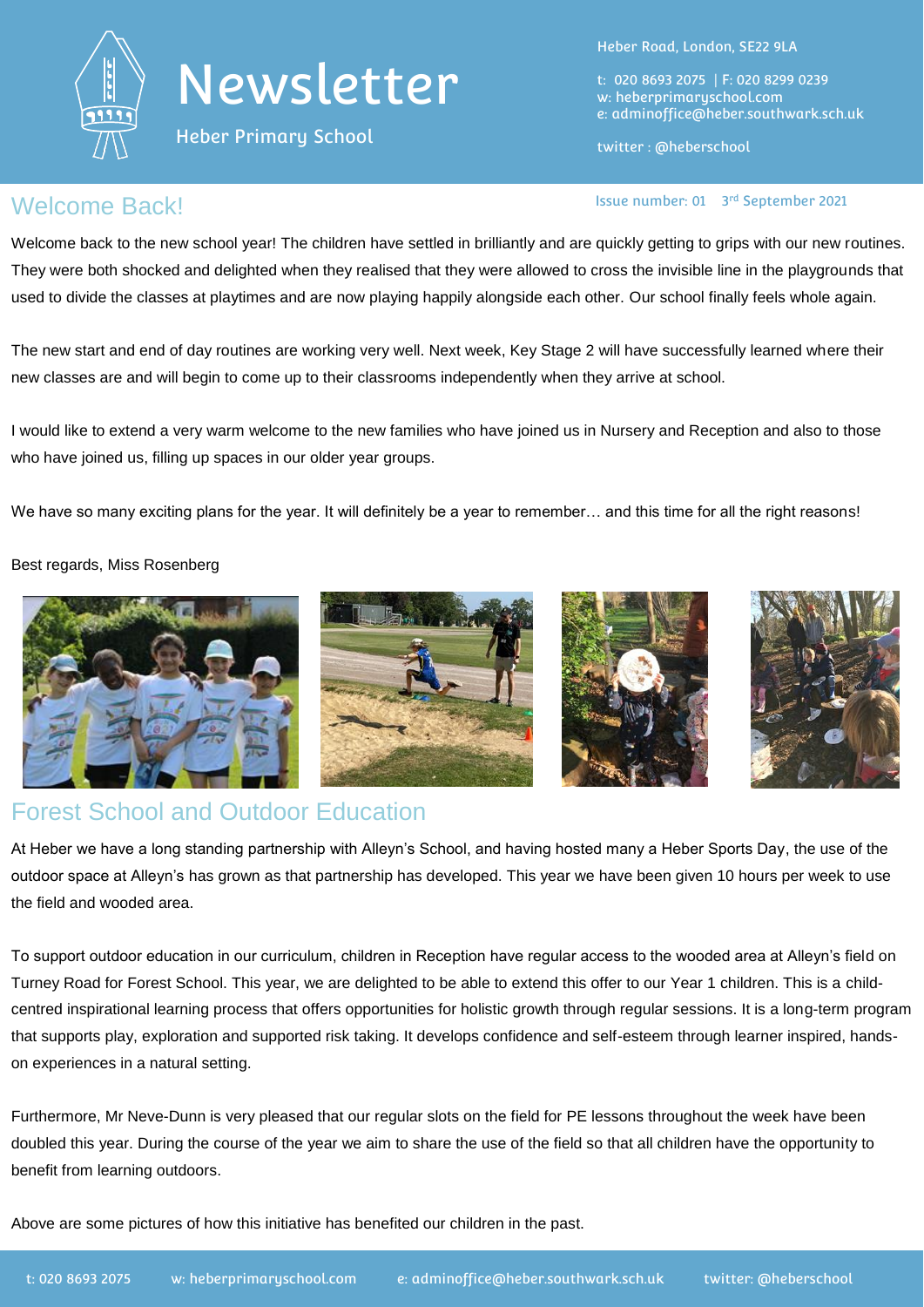

# Newsletter

Heber Road, London, SE22 9LA

t: 020 8693 2075 | F: 020 8299 0239 w: heberprimaryschool.com e: [adminoffice@heber.southwark.sch.uk](mailto:adminoffice@heber.southwark.sch.uk)

Heber Primary School

twitter : @heberschool

## Family Early Help Parenting Courses & Group Work Programmes Autumn Term

All parents will at some point struggle with parenting their children and may need some practical support, a listening ear, or advice on what to do when parenting becomes a challenge. The Family Early Help (FEH) Service offers a range of universal parenting courses and targeted, evidenced based parenting group work programmes across the borough for parents/carers of children aged 0-19 years. The programmes will be delivered by trained parent facilitators, or specialist facilitators from their field of work. FEH would like to work with parents/carers, Children and Family Centre's, school communities and colleagues from Children's Services, Health and other key partners to provide the best possible parenting support at times of need to help Keep Families Strong.

Below is a brief synopsis of the parenting groups that are run in the borough. For further information and referrals please contact our Inclusion Manager Mrs. Genevieve Joseph-Williams [\(gjoseph@heber.southwark.sch.uk\)](mailto:gjoseph@heber.southwark.sch.uk)

#### **Father's Group:**

The Fathers Group is based on pre-existing parenting techniques surrounding the power of positive parenting, the importance of a positive male role model in children's lives and the need to include males in all planning for children where possible.

The programme will allow a space for any man with a caring responsibility for a child to discuss their parenting difficulties/strengths in a safe, confidential and encouraging space. Its main aim is to ensure that 'us men' can be the best we can possibly be with our children.

The course includes information on the impact of adult conflict on children, boundary setting, managing difficult behaviours, Fathers and the law and much more.

### **Strengthening Families, Strengthening Communities (SFSC), Parenting Programme:**

Strengthening Families, Strengthening Communities (SFSC) is an inclusive 10-week evidence-based parenting programme, designed to promote protective factors which are associated with good parenting and better outcomes for children. SFSC helps parents with children aged up to 18 years to think about how their actions and experiences may influence their parenting style. In particular, SFSC helps parents to gain a better understanding of child development, use of positive discipline techniques, promote children's social skills and self-discipline, achieve positive change in family relationships, explore and develop strategies to deal with factors that risk poor outcomes for children, such as harsh and/or inconsistent discipline, encouraging parents to share their experiences and values undertaking practical activities, which are then built on through homework.

### **Empowering Parents Empowering Communities (EPEC) - Being A Parent, Parenting Programme:**

This course is delivered by Parent Facilitators who themselves have undertaken the EPEC Parenting Programme before becoming trained facilitators. EPEC is an 8 week evidenced based model for parents of 2-11 year olds devised by the South London and Maudsley, the Centre of Parent and Child Support. This programme is based on the best of the current theoretical and practical knowledge and provides an alternative model to practitioner-led parenting interventions. The programme focuses on what it means to be a parent, the positives and challenges faced, the importance of parents having time for themselves and supporting child parent attachment in a non-threatening way. It encourages parents to consider behaviour that inadvertently encourages unwanted child behaviours. Parents learn strategies for discouraging unwanted behaviours and promoting positive behaviours in children and improved communication and family interactions.